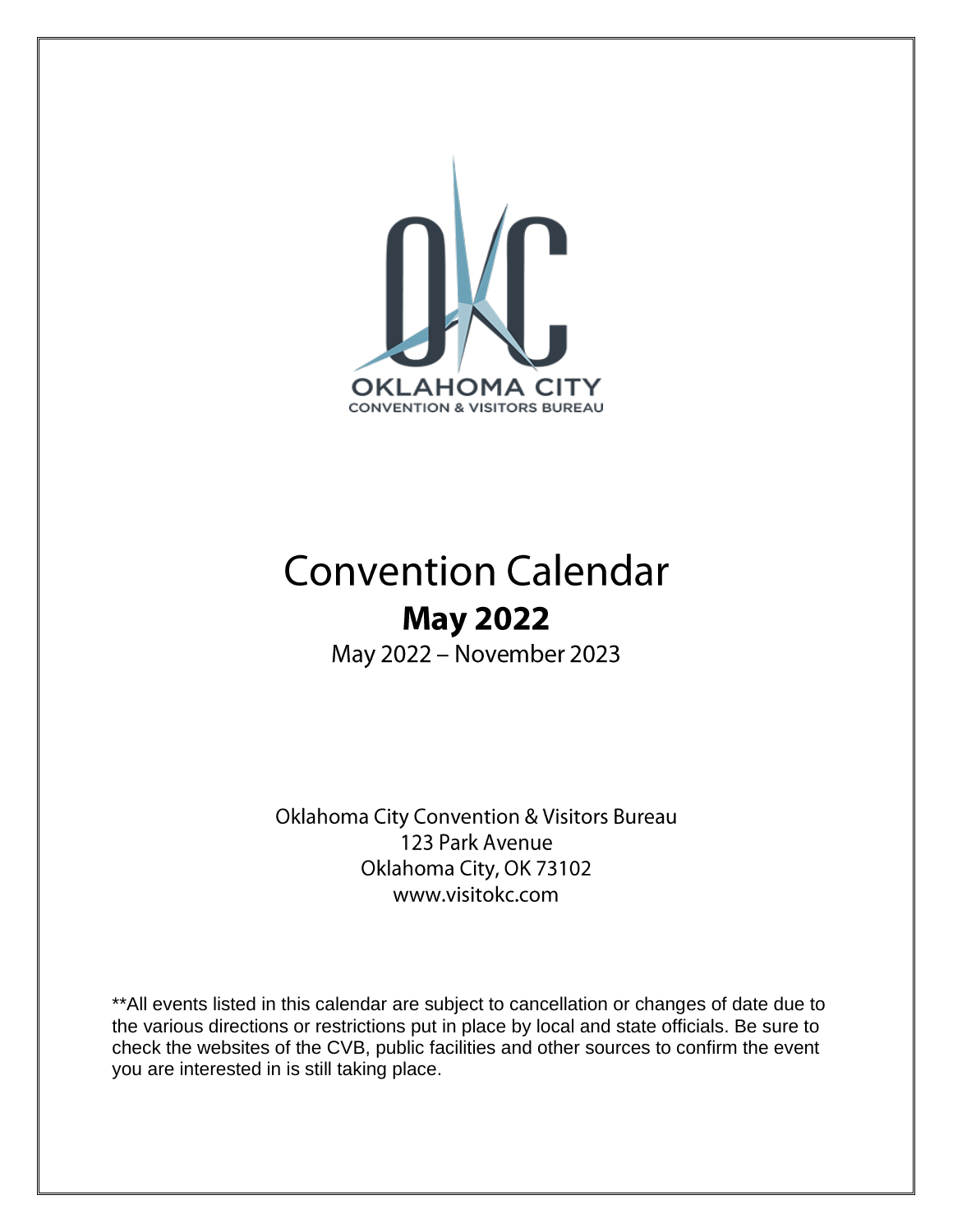## **Convention Calendar**

| <b>Meeting Dates</b> |  |
|----------------------|--|
|----------------------|--|

| <b>June 2022</b> |                                                                                                                                                                                                     |              |     |        |
|------------------|-----------------------------------------------------------------------------------------------------------------------------------------------------------------------------------------------------|--------------|-----|--------|
| 6/2/2022 NCAA    | 06/10/2022 2022 Women's College World Series<br>HQ: Embassy Suites Oklahoma City Downtown/Medical Center<br>Location: ASA Hall of Fame Stadium                                                      | 14,000 5,236 |     | 25,200 |
|                  | 6/3/2022 United States Specialty Sports Association (USSSA)<br>06/06/2022 2022 Road to the Show Fastpitch Tournament<br>HQ: Various Hotels                                                          | 3,000        | 407 | 1,097  |
|                  | 6/3/2022 Perfect Game Midwest (Previously Midwest Sports Productions)<br>06/06/2022 2022 OKC Challenge Softball Tournament<br>HQ: Various Hotels                                                    | 2,500        | 333 | 1,790  |
|                  | 6/3/2022 Triple Crown Sports<br>06/07/2022 2022 Girls Fastpitch Tournament<br>HQ: Various Hotels                                                                                                    | 3,500        | 970 | 5,820  |
|                  | 6/3/2022 Oklahoma Quarter Horse Association (OQHA)<br>06/12/2022 2022 Redbud Spectacular<br>HQ: Various Hotels<br>Location: State Fair Park                                                         | 1,866        | 766 | 8,786  |
|                  | 6/4/2022 The University of Oklahoma Outreach - Center for Early Childhood Professional<br>06/04/2022 Development<br>2022 CECPD Hispanic Conference<br>HQ: Renaissance Waterford Oklahoma City Hotel | 125          | 20  | 20     |
|                  | 6/4/2022 United States Tennis Association - Missouri Valley (USTA)<br>06/06/2022 2022 USTA Missouri Valley Coed 12s Tournament (Level Four)<br>HQ: Courtyard by Marriott Oklahoma City Northwest    | 150          | 80  | 180    |
|                  | 6/5/2022 Disabled American Veterans-Department of Oklahoma<br>06/09/2022 2022 Convention<br>HQ: Embassy Suites by Hilton Oklahoma City Northwest                                                    | 175          | 100 | 440    |
|                  | 6/7/2022 Cooperative Council for Oklahoma School Administration<br>06/09/2022 2022 Summer Leadership Conference<br>HQ: Omni Oklahoma City Hotel<br>Location: Oklahoma City Convention Center        | 1,200        | 275 | 600    |
|                  | 6/8/2022 Villain Arts<br>06/13/2022 2022 Oklahoma City Tattoo Arts Convention<br>HQ: Sheraton Hotel Oklahoma City Downtown<br>Location: Oklahoma City Convention Center                             | 200          | 10  | 40     |
|                  | 6/9/2022 Dead Center Film Festival<br>06/12/2022 2022 Dead Center Film Festival<br>HQ: 21c Museum Hotel                                                                                             | 8,500        | 620 | 2,600  |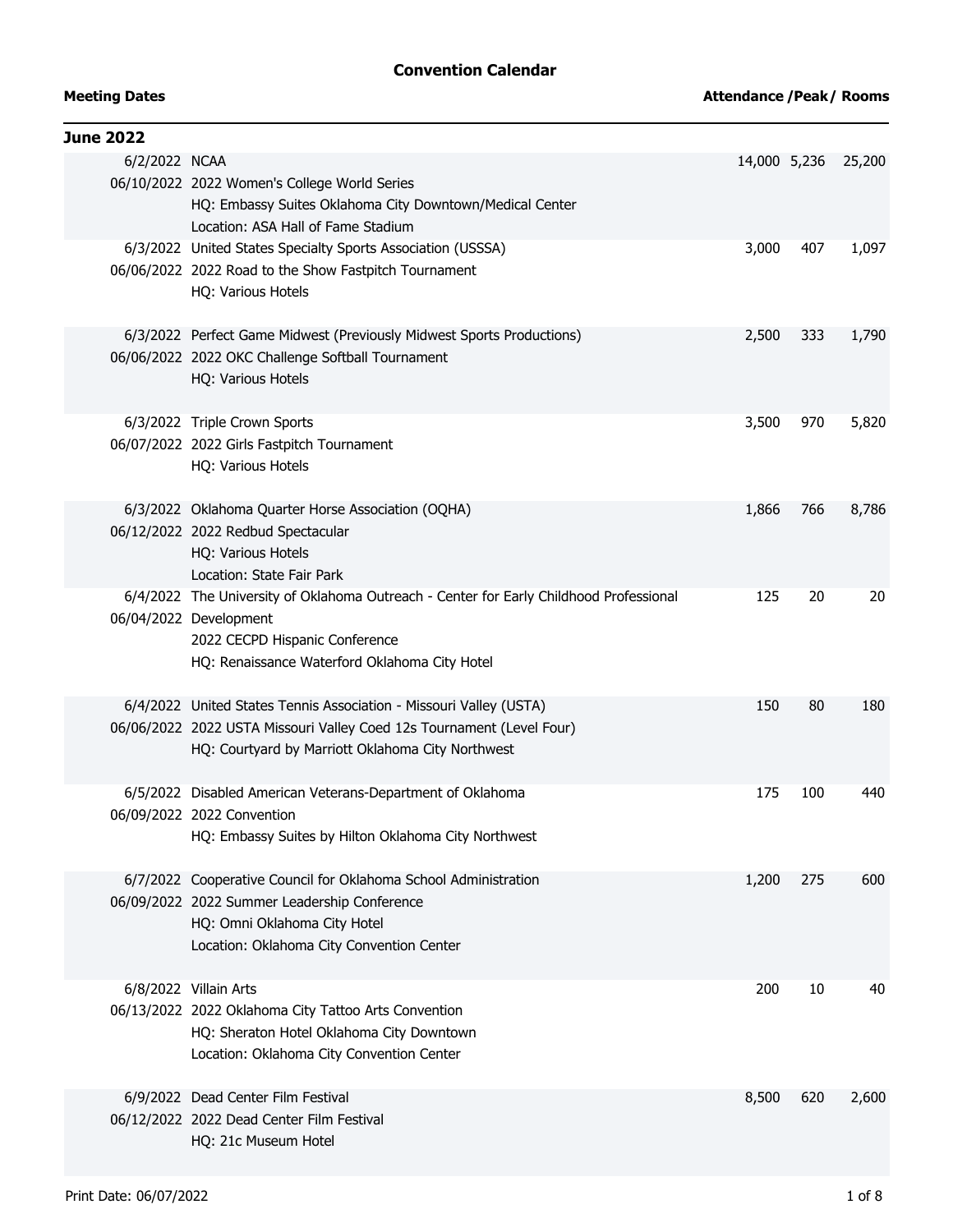|                  | 6/19/2022 National Reining Horse Association<br>06/26/2022 2022 National Reining Horse Derby<br>HQ: Various Hotels<br>Location: State Fair Park                                                 | 7,140 | 555         | 5,746 |
|------------------|-------------------------------------------------------------------------------------------------------------------------------------------------------------------------------------------------|-------|-------------|-------|
|                  | 6/23/2022 Edward Jones<br>06/25/2022 2022 EJ SRM Region #99<br>HQ: Sheraton Hotel Oklahoma City Downtown<br>Location: Oklahoma City Convention Center                                           | 160   | 83          | 262   |
|                  | 6/26/2022 American Society of Animal Science<br>06/30/2022 2022 Annual Meeting<br>HQ: Omni Oklahoma City Hotel<br>Location: Oklahoma City Convention Center                                     | 500   | 576         | 2,084 |
|                  | 6/26/2022 Progressive National Baptist Convention<br>06/30/2022 2022 Southwest Regional Meeting<br>HQ: Hyatt Place Oklahoma City Bricktown                                                      | 200   | 40          | 120   |
|                  | 6/29/2022 OKC Kennel Club Mid Del Kennel Club<br>07/03/2022 2022 OKC Canine Olympics<br>HQ: Various Hotels<br>Location: State Fair Park                                                         | 3,500 | 560         | 2,000 |
| <b>July 2022</b> |                                                                                                                                                                                                 |       |             |       |
|                  | 7/2/2022 United States Tennis Association (USTA)<br>07/05/2022 2022 USTA Coed National 18's Tournament (Level Two)<br>HQ: Courtyard by Marriott Oklahoma City Northwest                         | 400   | 120         | 340   |
|                  | 7/5/2022 The Council of State Governments<br>07/14/2022 76th Annual Meeting of the Southern Legislative Conference<br>HQ: Omni Oklahoma City Hotel<br>Location: Oklahoma City Convention Center | 1,000 | 350         | 1,547 |
|                  | 7/8/2022 National Street Rod Association<br>07/10/2022 2022 Annual Southwest Street Rod Nationals<br>HQ: Hilton Garden Inn Oklahoma City Airport<br>Location: State Fair Park                   |       | 4,000 1,350 | 3,500 |
|                  | 7/9/2022 Western Association of Fish and Wildlife Agencies<br>07/15/2022 2022 Summer Meeting<br>HQ: Omni Oklahoma City Hotel                                                                    | 400   | 201         | 861   |
|                  | 7/9/2022 Felid Taxonomic Advisory Group (TAG)<br>07/17/2022 2022 Annual Conference<br>HQ: Skirvin Hilton Oklahoma City                                                                          | 200   | 95          | 480   |
|                  | 7/13/2022 Oklahoma Judicial Conference<br>07/15/2022 2022 Annual Conference<br>HQ: Embassy Suites Oklahoma City Downtown/Medical Center                                                         | 300   | 140         | 300   |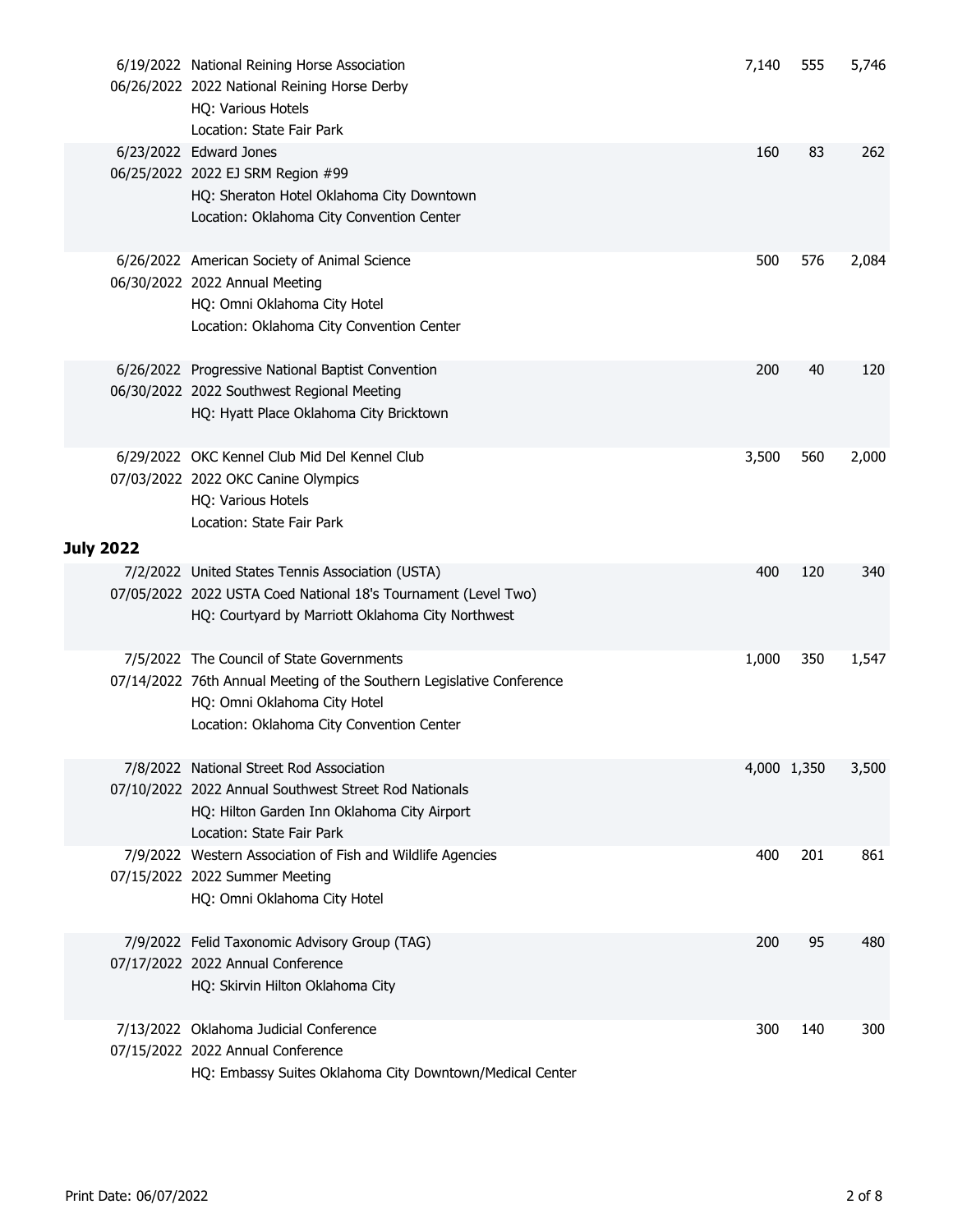|                     | 7/14/2022 Church of God of Prophecy International<br>07/25/2022 2022 International Assembly<br>HQ: Omni Oklahoma City Hotel<br>Location: Oklahoma City Convention Center                         |        | 8,000 1,225 | 6,595  |
|---------------------|--------------------------------------------------------------------------------------------------------------------------------------------------------------------------------------------------|--------|-------------|--------|
|                     | 7/16/2022 Arabian Horse Association<br>07/23/2022 2022 Youth Nationals<br>HQ: Various Hotels<br>Location: State Fair Park                                                                        | 14,000 | 650         | 7,400  |
|                     | 7/17/2022 Collegiate Resource Management<br>07/19/2022 2022 Business of Small College Athletics Conference<br>HQ: Sheraton Hotel Oklahoma City Downtown                                          | 150    | 101         | 204    |
| 07/24/2022 Conclave | 7/21/2022 Farmhouse Fraternity<br>HQ: Sheraton Hotel Oklahoma City Downtown                                                                                                                      | 350    | 179         | 515    |
|                     | 7/24/2022 Church of the Living God<br>07/29/2022 2022 PGT Holy Convocation<br>HQ: Skirvin Hilton Oklahoma City                                                                                   | 490    | 75          | 500    |
|                     | 7/24/2022 National Evangelism Movement (NEM)<br>07/29/2022 2022 Workshop<br>HQ: Hampton Inn & Suites Oklahoma City - Bricktown                                                                   | 300    | 40          | 155    |
|                     | 7/25/2022 Supreme Assembly, International Order of the Rainbow for Girls<br>08/07/2022 Biennial Meeting<br>HQ: Wyndham Grand Oklahoma City Downtown<br>Location: Oklahoma City Convention Center | 1,500  | 355         | 1,890  |
|                     | 7/27/2022 American Quarter Horse Youth Association<br>08/07/2022 2022 Youth World Championship Show<br>HQ: Various Hotels<br>Location: State Fair Park                                           | 50,176 | 900         | 12,042 |
| August 2022         | 8/2/2022 Global Awakening<br>08/07/2022 2022 Greater Things<br>HQ: Omni Oklahoma City Hotel<br>Location: Oklahoma City Convention Center                                                         | 3,000  | 790         | 2,736  |
|                     | 8/7/2022 Mid-Atlantic Receptive Services (MARS)<br>08/09/2022 2022 Accent Heartland Conference<br>HQ: Sheraton Hotel Oklahoma City Downtown                                                      | 150    | 70          | 150    |
|                     | 8/9/2022 Society of Independent Show Organizers (SISO)<br>08/11/2022 2022 Summer Conference<br>HQ: Omni Oklahoma City Hotel<br>Location: Oklahoma City Convention Center                         | 200    | 200         | 500    |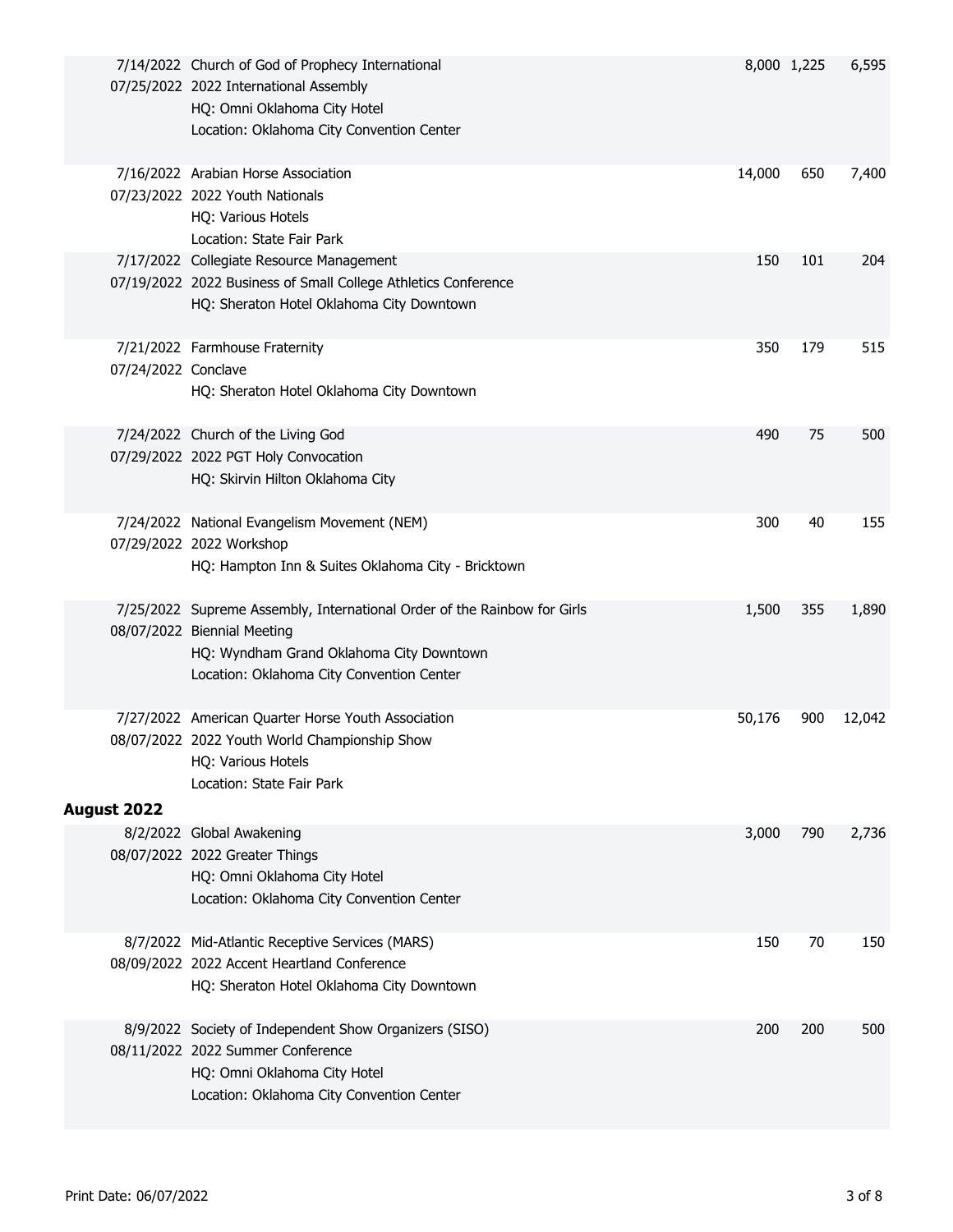|      |                      | 8/16/2022 International City/County Management Association<br>08/19/2022 2022 National Brownfields Training Conference<br>HQ: Omni Oklahoma City Hotel<br>Location: Oklahoma City Convention Center |       | 3,000 1,226 | 4,348 |
|------|----------------------|-----------------------------------------------------------------------------------------------------------------------------------------------------------------------------------------------------|-------|-------------|-------|
|      |                      | 8/21/2022 Federal Probation and Pretrial Officers Association<br>08/25/2022 2022 National Training Institute<br>HQ: Omni Oklahoma City Hotel                                                        | 550   | 534         | 1,780 |
|      | September            | 8/24/2022 Oklahoma State School Boards Association<br>08/28/2022 2022 Annual Convention<br>HQ: Omni Oklahoma City Hotel<br>Location: Oklahoma City Convention Center                                | 2,500 | 703         | 1,744 |
| 2022 |                      | 9/12/2022 PricewaterhouseCoopers (PwC)<br>09/16/2022 2022 Trust Leadership Institute - 2.0 Session 3<br>HQ: Omni Oklahoma City Hotel                                                                | 350   | 350         | 1,531 |
|      |                      | 9/14/2022 Oklahoma Telephone Association<br>09/16/2022 2022 Technical Conference<br>HQ: Sheraton Hotel Oklahoma City Downtown                                                                       | 120   | 35          | 40    |
|      |                      | 9/18/2022 International Economic Development Council (IEDC)<br>09/21/2022 Annual Conference<br>HQ: Omni Oklahoma City Hotel<br>Location: Oklahoma City Convention Center                            | 2,000 | 950         | 3,766 |
|      |                      | 9/19/2022 Modern Doll Collectors<br>09/23/2022 2022 Annual Convention<br>HQ: Skirvin Hilton Oklahoma City                                                                                           | 150   | 60          | 305   |
|      | 9/26/2022 LifeChurch | 09/28/2022 2022 Annual Family Reunion<br>HQ: Omni Oklahoma City Hotel<br>Location: Oklahoma City Convention Center                                                                                  | 2,000 | 585         | 1,775 |
|      |                      | 9/29/2022 Aquaponics Association<br>10/02/2022 2022 Annual Conference<br>HQ: Sheraton Hotel Oklahoma City Downtown                                                                                  | 500   | 110         | 265   |
|      | October 2022         |                                                                                                                                                                                                     |       |             |       |
|      |                      | 10/5/2022 National Indian Education Association<br>10/08/2022 Annual Convention and Trade Show<br>HQ: Omni Oklahoma City Hotel<br>Location: Oklahoma City Convention Center                         | 2,000 | 750         | 2,816 |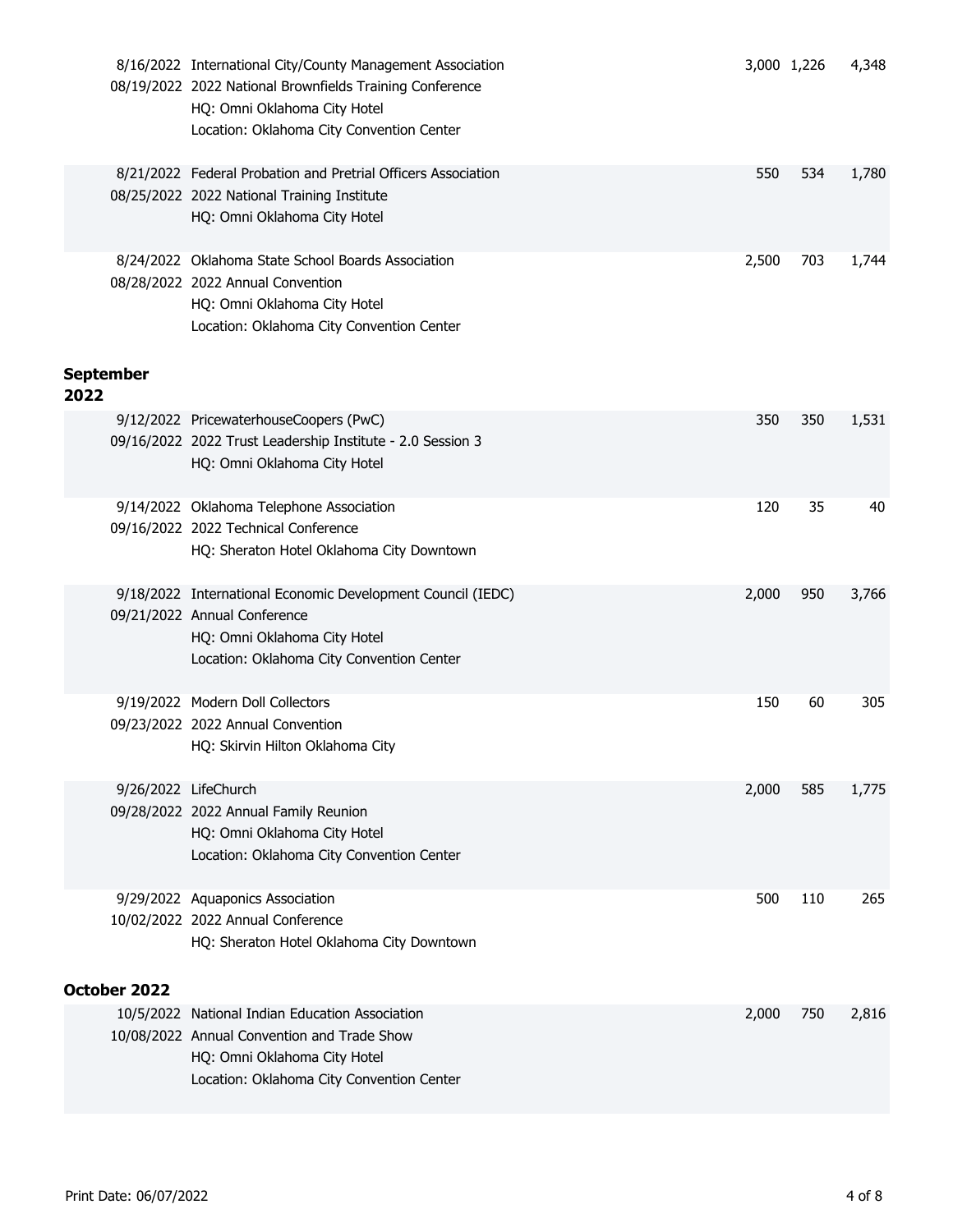|      |                 | 10/6/2022 Vietnam Vets/Legacy Vets MC<br>10/09/2022 2022 Fall World Meeting<br>HQ: Embassy Suites by Hilton Oklahoma City Northwest                                                    | 500          | 160         | 378    |
|------|-----------------|----------------------------------------------------------------------------------------------------------------------------------------------------------------------------------------|--------------|-------------|--------|
|      |                 | 10/12/2022 Plains Anthropological Society<br>10/14/2022 2022 Annual Meeting<br>HQ: 21c Museum Hotel                                                                                    | 300          | 135         | 405    |
|      |                 | 10/14/2022 IEEE Computer Society<br>10/21/2022 2022 Visualization Conference (VIS)<br>HQ: Omni Oklahoma City Hotel                                                                     | 1,000        | 213         | 1,314  |
|      |                 | 10/20/2022 Women Writing the West<br>10/23/2022 2022 Annual Conference<br>HQ: Sheraton Hotel Oklahoma City Downtown                                                                    | 150          | 50          | 145    |
|      |                 | 10/23/2022 Northstar Travel Group<br>10/28/2022 TEAMS 2022<br>HQ: Omni Oklahoma City Hotel<br>Location: Oklahoma City Convention Center                                                | 1,000        | 968         | 3,191  |
|      |                 | 10/31/2022 American Quarter Horse Association<br>11/19/2022 2022 Select and World Championship Quarter Horse Show<br>HQ: Various Hotels<br>Location: State Fair Park                   | 11,000 2,500 |             | 32,300 |
| 2022 | <b>November</b> |                                                                                                                                                                                        |              |             |        |
|      |                 | 11/3/2022 National Federation of Families<br>11/05/2022 2022 Annual Meeting<br>HQ: Omni Oklahoma City Hotel                                                                            | 600          | 350         | 1,324  |
|      |                 | 11/11/2022 Southwest Association of Student Assistance Programs (SWASAP)<br>11/16/2022 2022 Annual Conference<br>HQ: Skirvin Hilton Oklahoma City                                      | 400          | 206         | 789    |
|      |                 | 11/24/2022 National Reining Horse Association<br>12/03/2022 2022 National Reining Futurity<br>HQ: Various Hotels<br>Location: State Fair Park                                          |              | 6,000 1,600 | 18,220 |
|      | December 2022   |                                                                                                                                                                                        |              |             |        |
|      |                 | 12/7/2022 OKC Futurity<br>12/11/2022 2022 Barrel Futurity<br>HQ: Various Hotels<br>Location: State Fair Park                                                                           | 1,000        | 200         | 1,100  |
|      | January 2023    |                                                                                                                                                                                        |              |             |        |
|      |                 | 1/12/2023 Oklahoma Choral Directors Association (OkCDA)<br>01/14/2023 2023 All-State Festival<br>HQ: Wyndham Grand Oklahoma City Downtown<br>Location: Oklahoma City Convention Center | 500          | 233         | 471    |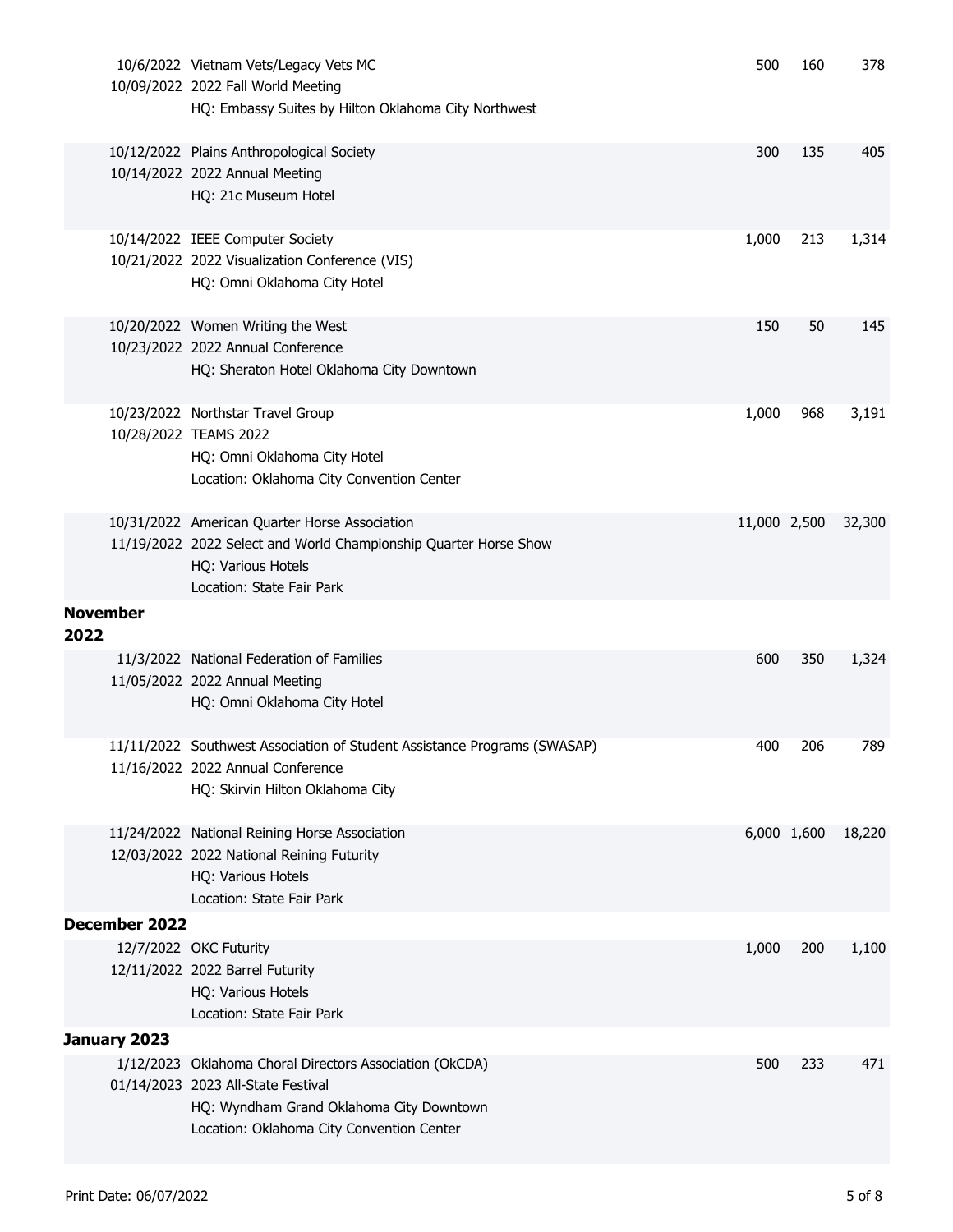|                     | 1/20/2023 Betenbough Business Services<br>01/22/2023 2023 Annual Winter Retreat<br>HQ: Omni Oklahoma City Hotel                                              | 900    | 350         | 755    |
|---------------------|--------------------------------------------------------------------------------------------------------------------------------------------------------------|--------|-------------|--------|
| February 2023       |                                                                                                                                                              |        |             |        |
|                     | 2/2/2023 Southern Association of Agricultural Scientists<br>02/08/2023 Annual Meeting<br>HQ: Omni Oklahoma City Hotel                                        | 500    | 350         | 1,300  |
|                     | 2/3/2023 Delta Tau Delta Fraternity<br>02/05/2023 2023 Western Plains Division Annual Meeting<br>HQ: Sheraton Hotel Oklahoma City Downtown                   | 225    | 80          | 165    |
|                     | 2/7/2023 Kansas Quarter Horse Association<br>02/13/2023 2023 Prairie Classic<br>HQ: Various Hotels<br>Location: State Fair Park                              | 10,437 | 354         | 2,254  |
|                     | 2/25/2023 American Fence Association<br>03/04/2023 2023 FenceTech<br>HQ: Omni Oklahoma City Hotel<br>Location: Oklahoma City Convention Center               |        | 4,000 1,226 | 4,508  |
| <b>March 2023</b>   |                                                                                                                                                              |        |             |        |
|                     | 3/6/2023 Oklahoma Youth Expo<br>03/17/2023 2023 Oklahoma Youth Expo<br>HQ: Various Hotels<br>Location: State Fair Park                                       |        | 5,000 2,200 | 24,000 |
| 3/13/2023 ACN Inc.  | 03/19/2023 2023 Annual Convention<br>HQ: Omni Oklahoma City Hotel<br>Location: Oklahoma City Convention Center                                               |        | 4,000 1,125 | 4,360  |
|                     | 3/25/2023 Association of Zoos and Aquariums<br>03/31/2023 2023 Mid-Year Meeting<br>HQ: Omni Oklahoma City Hotel<br>Location: Oklahoma City Convention Center | 1,000  | 525         | 2,981  |
| 3/27/2023 CableLabs | 03/31/2023 2023 SCTE Chapter Leadership Conference<br>HQ: Skirvin Hilton Oklahoma City                                                                       | 130    | 132         | 318    |
| <b>April 2023</b>   | 4/15/2023 Entomological Society of America                                                                                                                   | 600    | 150         | 500    |
|                     | 04/19/2023 2023 Joint Branch Meeting<br>HQ: Skirvin Hilton Oklahoma City                                                                                     |        |             |        |

## **May 2023**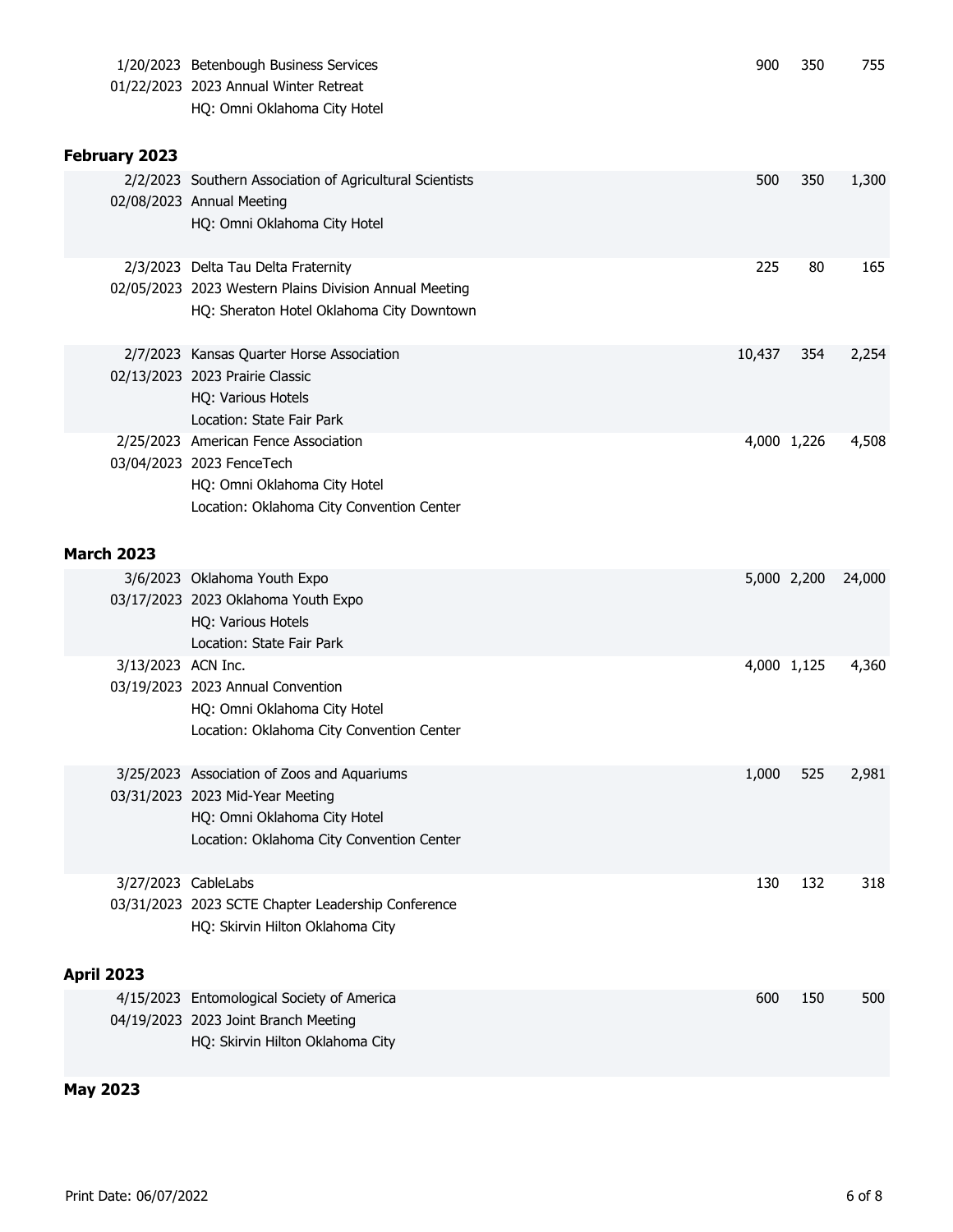|                  | 5/3/2023 Oklahoma Osteopathic Association<br>05/06/2023 2023 Annual Conference<br>HQ: Sheraton Hotel Oklahoma City Downtown                                                                     | 175   | 110 | 340   |
|------------------|-------------------------------------------------------------------------------------------------------------------------------------------------------------------------------------------------|-------|-----|-------|
|                  | 5/21/2023 Community Transportation Association of America (CTAA)<br>05/24/2023 2023 Community Transportation Expo<br>HQ: Omni Oklahoma City Hotel<br>Location: Oklahoma City Convention Center  | 700   | 450 | 2,355 |
|                  | 5/23/2023 American Aging Association<br>05/26/2023 2023 Annual Meeting<br>HQ: Omni Oklahoma City Hotel                                                                                          | 350   | 90  | 320   |
| <b>June 2023</b> |                                                                                                                                                                                                 |       |     |       |
|                  | 6/4/2023 Athletic Equipment Managers Association<br>06/08/2023 2023 AEMA Annual Convention<br>HQ: Omni Oklahoma City Hotel<br>Location: Oklahoma City Convention Center                         | 1,100 | 320 | 952   |
|                  | 6/4/2023 Southern Group of State Foresters<br>06/08/2023 2023 Annual Meeting<br>HQ: Sheraton Hotel Oklahoma City Downtown                                                                       | 250   | 200 | 590   |
|                  | 6/11/2023 National Conference of State Liquor Administrators<br>06/14/2023 2023 Annual Conference<br>HQ: Omni Oklahoma City Hotel                                                               | 350   | 325 | 1,210 |
|                  | 6/19/2023 CREW Network (Commercial Real Estate Women Network)<br>06/23/2023 2023 CREW Network Spring Leadership Summit<br>HQ: Omni Oklahoma City Hotel                                          | 350   | 285 | 720   |
| July 2023        |                                                                                                                                                                                                 |       |     |       |
|                  | 7/17/2023 National Auctioneers Association<br>07/22/2023 2023 Annual Conference and Show<br>HQ: Omni Oklahoma City Hotel                                                                        | 400   | 325 | 1,600 |
|                  | 7/24/2023 Commission on Accreditation of Law Enforcement Agencies, Inc.<br>07/29/2023 2023 Conference<br>HQ: Sheraton Hotel Oklahoma City Downtown<br>Location: Oklahoma City Convention Center | 400   | 250 | 1,265 |
| August 2023      |                                                                                                                                                                                                 |       |     |       |
|                  | 8/1/2023 Global Awakening<br>08/06/2023 2023 Greater Things<br>HQ: Omni Oklahoma City Hotel<br>Location: Oklahoma City Convention Center                                                        | 3,000 | 790 | 2,736 |